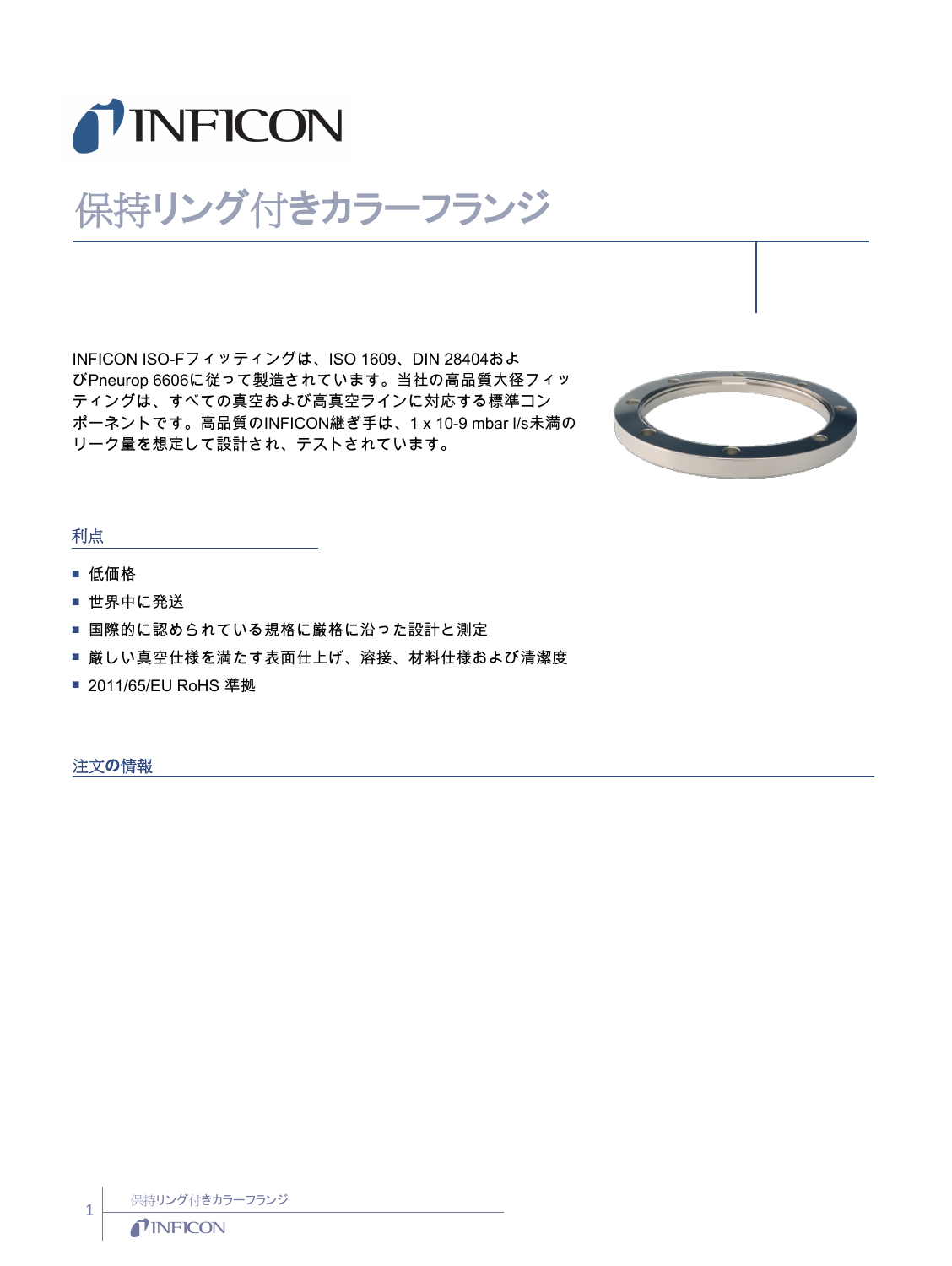| タイプ                                         | DN 63 ISO-F DN 80 ISO-F |         | F       | DN 100 ISO- DN 160 ISO- DN 200 ISO- DN 250 ISO-<br>F | F       | F       |
|---------------------------------------------|-------------------------|---------|---------|------------------------------------------------------|---------|---------|
| Collar flange with retaining ring DN<br>100 |                         |         | 212-062 |                                                      |         |         |
| Collar flange with retaining ring DN<br>160 |                         |         |         | 212-063                                              |         |         |
| Collar flange with retaining ring DN<br>200 |                         |         |         |                                                      | 212-064 |         |
| Collar flange with retaining ring DN<br>250 |                         |         |         |                                                      |         | 212-065 |
| Collar flange with retaining ring DN<br>320 |                         |         |         |                                                      |         |         |
| Collar flange with retaining ring DN<br>400 |                         |         |         |                                                      |         |         |
| Collar flange with retaining ring DN<br>500 |                         |         |         |                                                      |         |         |
| Collar flange with retaining ring DN 63     | 212-061                 |         |         |                                                      |         |         |
| Collar flange with retaining ring DN<br>630 |                         |         |         |                                                      |         |         |
| Collar flange with retaining ring DN 80     |                         | 212-081 |         |                                                      |         |         |

| 仕様  |                                      |                                      |                                     |                                      |                                      |                                                                              |
|-----|--------------------------------------|--------------------------------------|-------------------------------------|--------------------------------------|--------------------------------------|------------------------------------------------------------------------------|
| タイプ |                                      |                                      |                                     | F                                    | F                                    | DN 63 ISO-F DN 80 ISO-F DN 100 ISO- DN 160 ISO- DN 200 ISO- DN 250 ISO-<br>F |
| 寸法A | 12                                   | 12                                   | 12                                  | 16                                   | 16                                   | 16                                                                           |
| 寸法B | 95.5                                 | 110.5                                | 130.5                               | 180.7                                | 240.7                                | 290.7                                                                        |
| 寸法C | 130                                  | 145                                  | 165                                 | 225                                  | 285                                  | 335                                                                          |
| 材質: | Steel nickel<br>plated<br>$-11.0831$ | Steel nickel<br>plated<br>$-11.0831$ | Steel nickel<br>plated<br>$-1.0831$ | Steel nickel<br>plated<br>$-11.0831$ | Steel nickel<br>plated<br>$-11.0037$ | Steel nickel<br>plated<br>$-11.0037$                                         |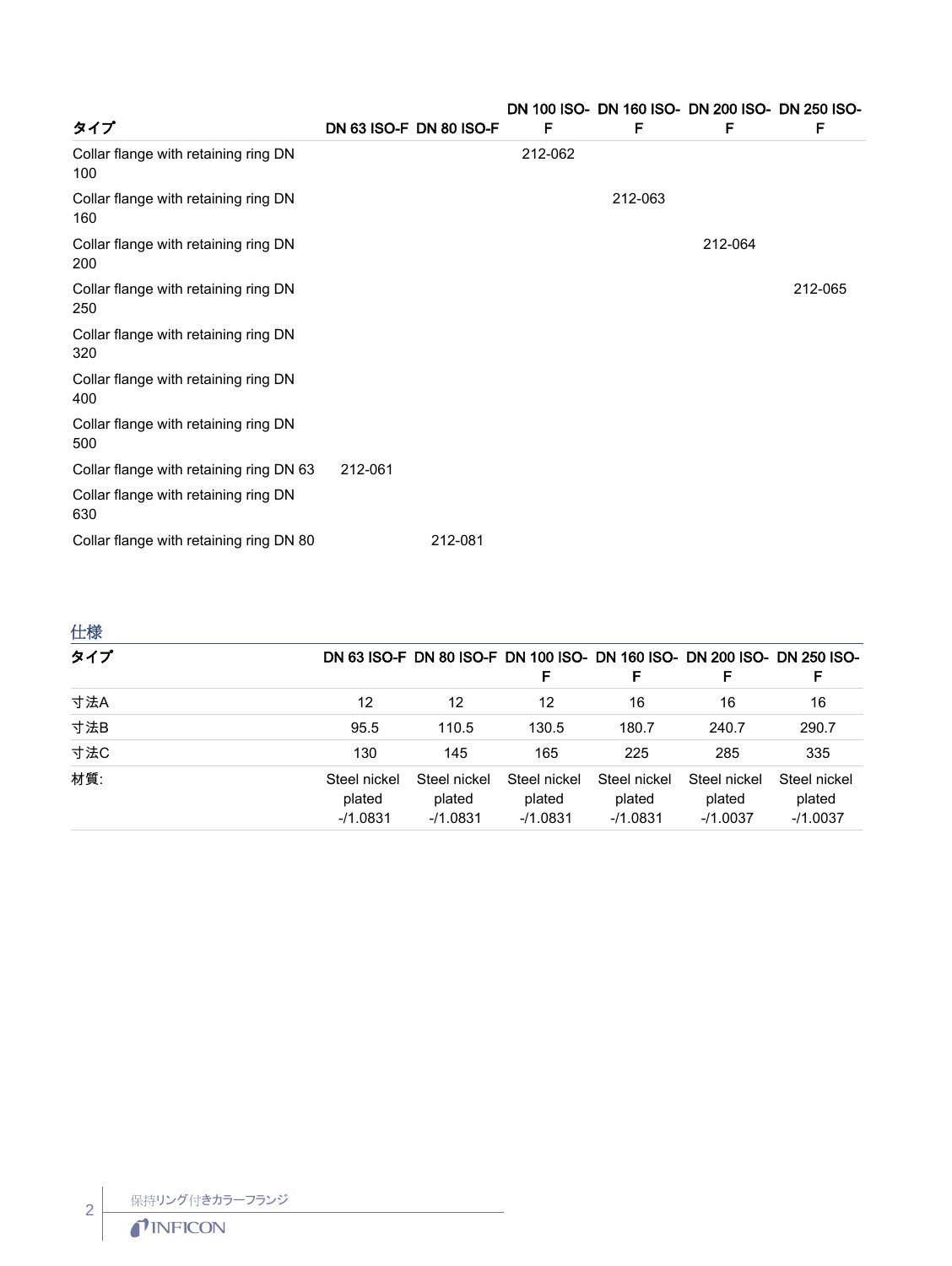## DN 320 ISO-DN 400 ISO-DN 500 ISO-DN 630 ISO-F F F F

212-066

212-067

212-068

212-069

| 仕様  |                                      |                                                      |                                      |                                      |
|-----|--------------------------------------|------------------------------------------------------|--------------------------------------|--------------------------------------|
| タイプ | F                                    | DN 320 ISO- DN 400 ISO- DN 500 ISO- DN 630 ISO-<br>F | F                                    | F                                    |
| 寸法A | 20                                   | 20                                                   | 20                                   | 24                                   |
| 寸法B | 370.8                                | 450.8                                                | 550.8                                | 691                                  |
| 寸法C | 425                                  | 510                                                  | 610                                  | 750                                  |
| 材質: | Steel nickel<br>plated<br>$-11.0037$ | Steel nickel<br>plated<br>$-11.0037$                 | Steel nickel<br>plated<br>$-11.0037$ | Steel nickel<br>plated<br>$-11.0037$ |

保持リング付きカラーフランジ<br>
● <mark>1</mark> INFICON

3